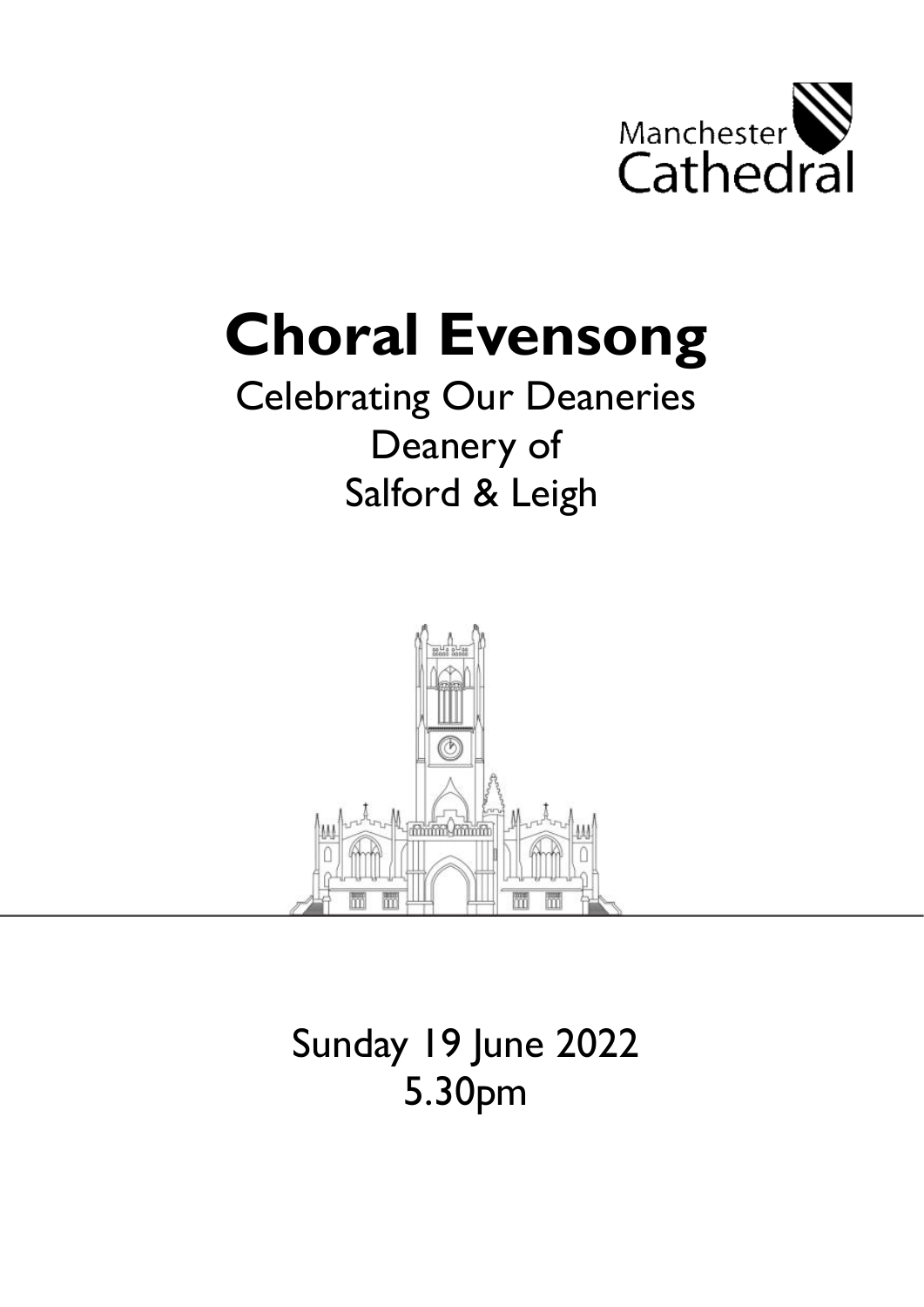### **Welcome to Manchester Cathedral**

Welcome to Evensong at the Cathedral and Collegiate Church of St Mary, St Denys and St George in the heart of the City of Manchester. The building is the old mediaeval parish Church of Manchester. King Henry V first granted it Collegiate status in 1421 and it became Manchester's Cathedral on the creation of the Diocese of Manchester in 1847. It is believed that there has been a church on or near this site for over a thousand years.

Honorary and lay canons are respectively members of the clergy and laity whose service to the diocese it is desired to honour. They are members of the Greater Chapter of the Cathedral, which meets to discuss and advise upon matters connected to the Cathedral. More widely, the honorary and lay canons seek to contribute to the corporate life of the Cathedral and to promote its mission and service in the diocese.

An ecumenical canon is appointed in furtherance of the Christian ecumenical ministry of the cathedral.

### **Safeguarding**

Manchester Cathedral works hard to create safe environments where children and young people are protected and where all people, especially those who may be vulnerable for any reason, are able to worship and pursue their faith journey with encouragement and in safety. We follow the policies and procedures detailed within the Cathedral Safeguarding Handbook. We act promptly on any complaints made, and work in partnership with Manchester Diocese, the police and social care services whenever appropriate to do so. Details of our policy and how to voice a concern can be found on a dedicated page of our website and on the noticeboard at the south porch.

### **Live streaming**

Please note that most acts of worship in Manchester Cathedral are now live streamed. Although cameras are focused on those leading worship, please be aware that your image may be inadvertently captured and streamed. If you would like further information on the position of the camera at a particular act of worship, please ask Cathedral Staff upon arrival.

### **Gift Aid**

During the service there will be a collection for the mission and aims of the Cathedral. If you would like the Cathedral to reclaim the tax that you have paid on the donation, at no cost to yourself, please use the Gift Aid envelope that is with this order of service.



### **Hearing-loop**

The Cathedral has a hearing-loop. Please set your hearing aid to setting T.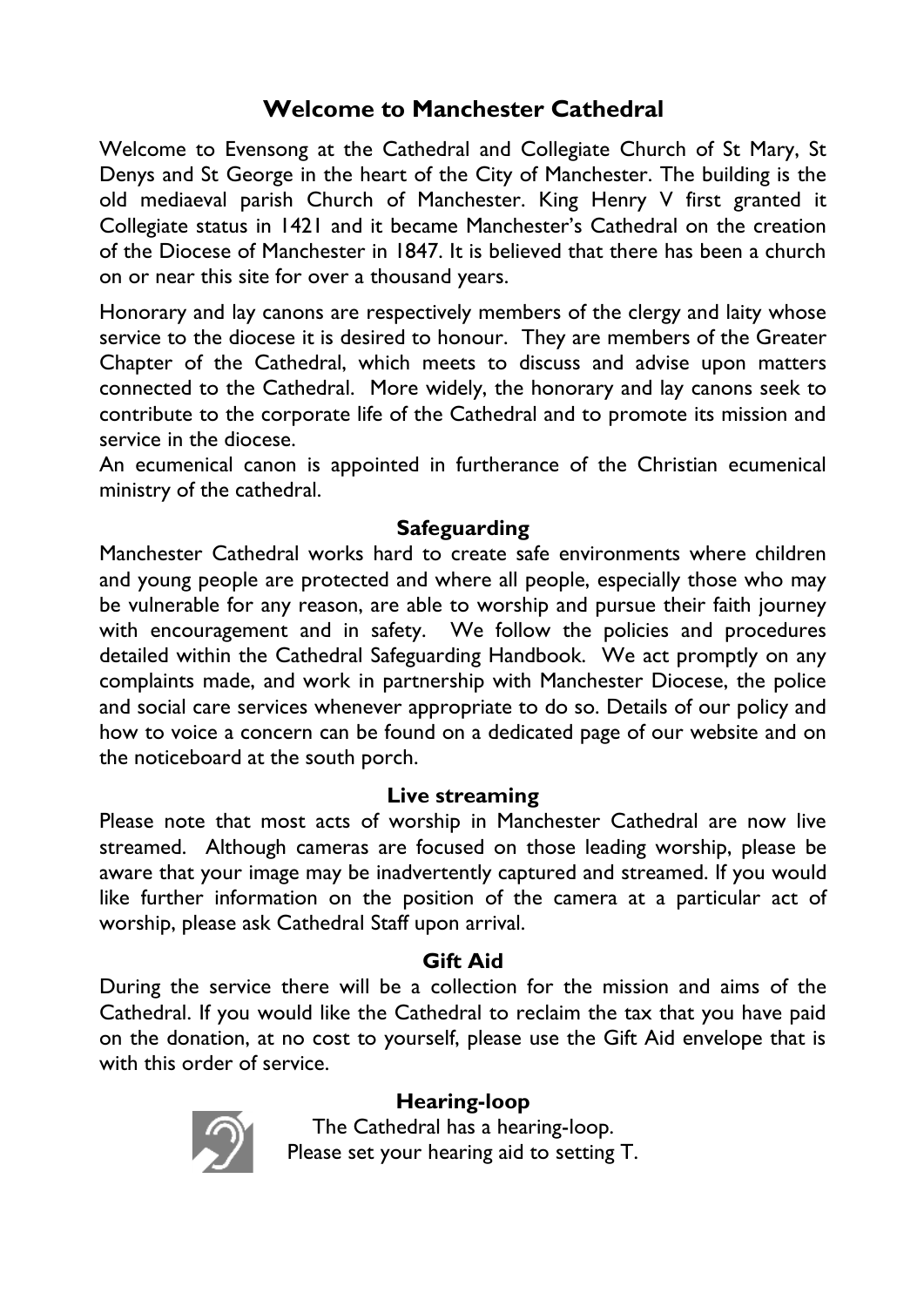### **Have you turned off your mobile phone?**

Please make sure that you have turned off your mobile phone and any other electronic equipment that might interrupt the service.

### **Visiting Manchester Cathedral**

For your personal safety, the Dean and Chapter strongly encourage you to wear masks and to use the hand sanitisers provided when visiting the Cathedral. Please continue to access and make use the free NHS lateral flow test.

### **Photography**

Please do not use cameras, photo-imaging devices or recording equipment during the service.

### **Officiant**

The Ven David Sharples

### **Preacher**

The Rev'd Colin Pearson

### **Musicians**

The Cathedral Voluntary Choir is conducted by Geoffrey Woollatt, Sub-Organist The organ is played by Alexander Wilton, Sydney Nicholson Organ Scholar.

Large-print copies of this booklet are also available.

### **Music before the service**

Siciliano *John Stanley (1712-86)*

### **Hymn**

Immortal love for ever full, For ever flowing free, For ever shared, for ever whole, A never-ebbing sea!

Our outward lips confess the name, All other names above; Love only knoweth whence it came And comprehendeth love.

We may not climb the heavenly steeps To bring the Lord Christ down; In vain we search the lowest deeps, For him no depths can drown;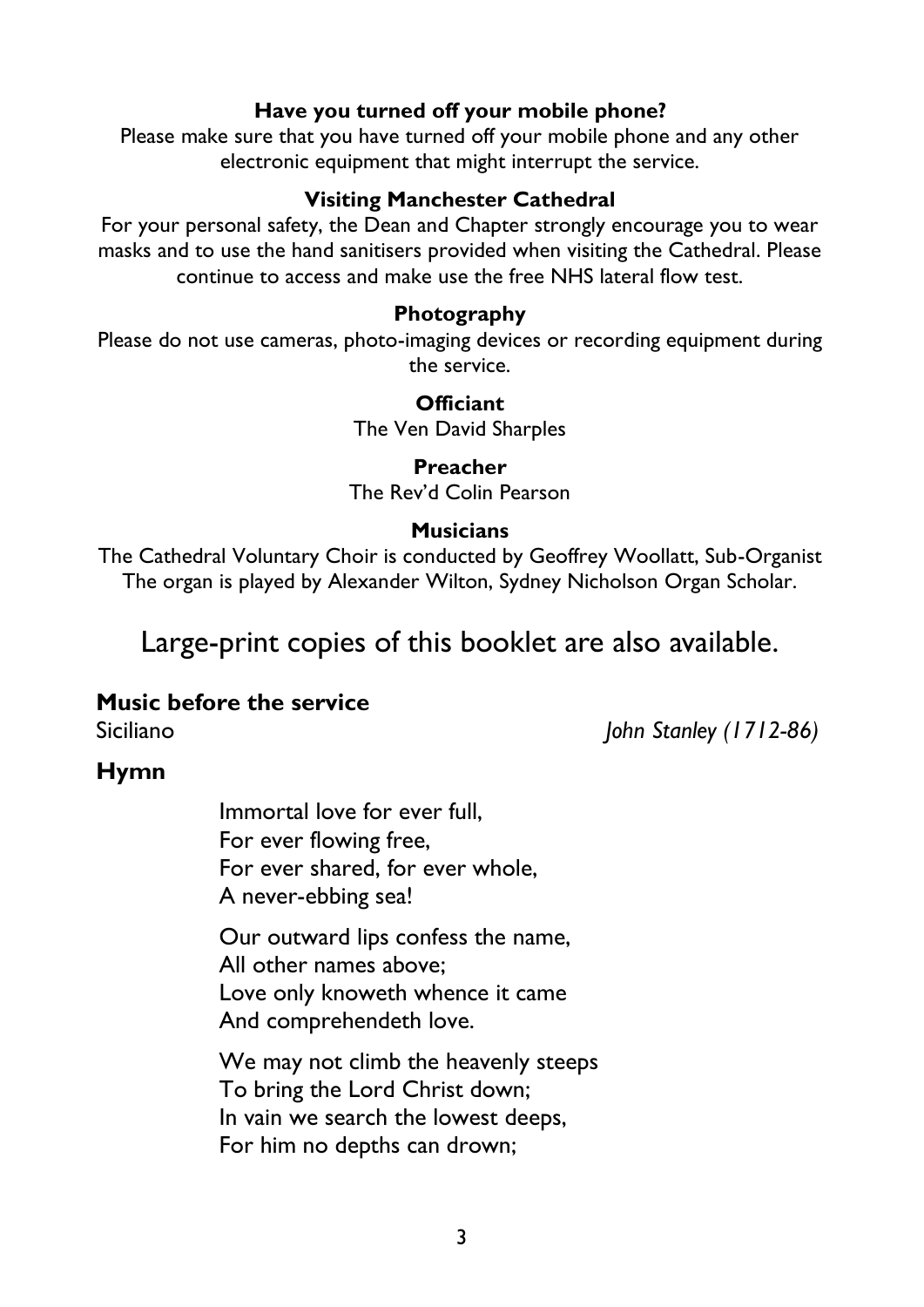But warm, sweet, tender, even yet A present help is he; And faith has still its Olivet, And love its Galilee.

The healing of his seamless dress Is by our beds of pain; We touch him in life's throng and press, And we are whole again.

Through him the first fond prayers are said Our lips of childhood frame; The last low whispers of our dead Are burdened with his name.

Alone, O Love ineffable, Thy saving name is given; To turn aside from thee is hell, To walk with thee is heaven.

*Bishopthorpe (St Paul's) NEH 378 John Whittier (1807-92) Jeremiah Clarke (c1673-1707)*

**Preces** sung by the Choir

O Lord open thou our lips and our mouth shall shew forth thy praise.

O God, make speed to save us. O Lord, make haste to help us.

Glory be to the Father, and to the Son, and to the Holy Ghost;

 as it was in the beginning, is now, and ever shall be, world without end. Amen.

Praise ye the Lord. The Lord's name be praised.

*Geoffrey Woollatt (b 1990)* 

*The Ven David Sharples, Archdeacon of Rochdale welcomes the congregation, and introduces the Psalm*

*The congregation sits*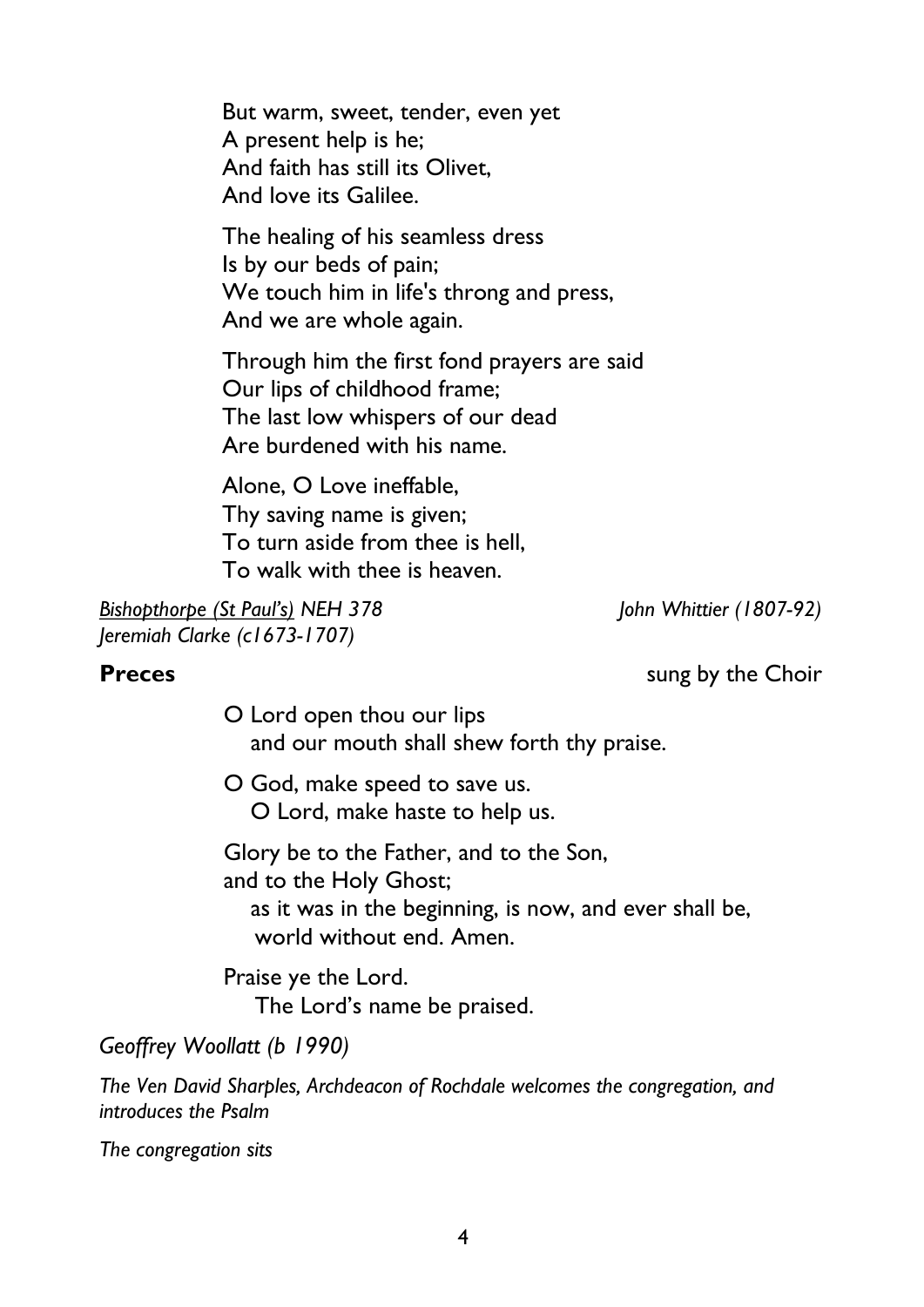**Psalm 57** sung by the Choir *Chants by James Turle (1802-82) Joseph Barnby (1838-96) John Jones (1728-96)*

> Be merciful unto me, O God, be merciful unto me, for my soul trusteth in thee: and under the shadow of thy wings shall be my refuge, until this tyranny be over-past.

I will call unto the most high God: even unto the God that shall perform the cause which I have in hand.

He shall send from heaven: and save me from the reproof of him that would eat me up.

God shall send forth his mercy and truth: my soul is among lions.

And I lie even among the children of men, that are set on fire: whose teeth are spears and arrows, and their tongue a sharp sword

Set up thyself, O God, above the heavens: and thy glory above all the earth.

They have laid a net for my feet, and pressed down my soul: they have digged a pit before me, and are fallen into the midst of it themselves.

My heart is fixed, O God, my heart is fixed: I will sing, and give praise.

Awake up, my glory; awake, lute and harp: I myself will awake right early.

I will give thanks unto thee, O Lord, among the people: and I will sing unto thee among the nations.

For the greatness of thy mercy reacheth unto the heavens: and thy truth unto the clouds.

Set up thyself, O God, above the heavens: and thy glory above all the earth.

*All stand*

Glory be to the Father:

and to the Son, and to the Holy Ghost.

As it was in the beginning, is now and ever shall be: world without end. Amen.

*All sit*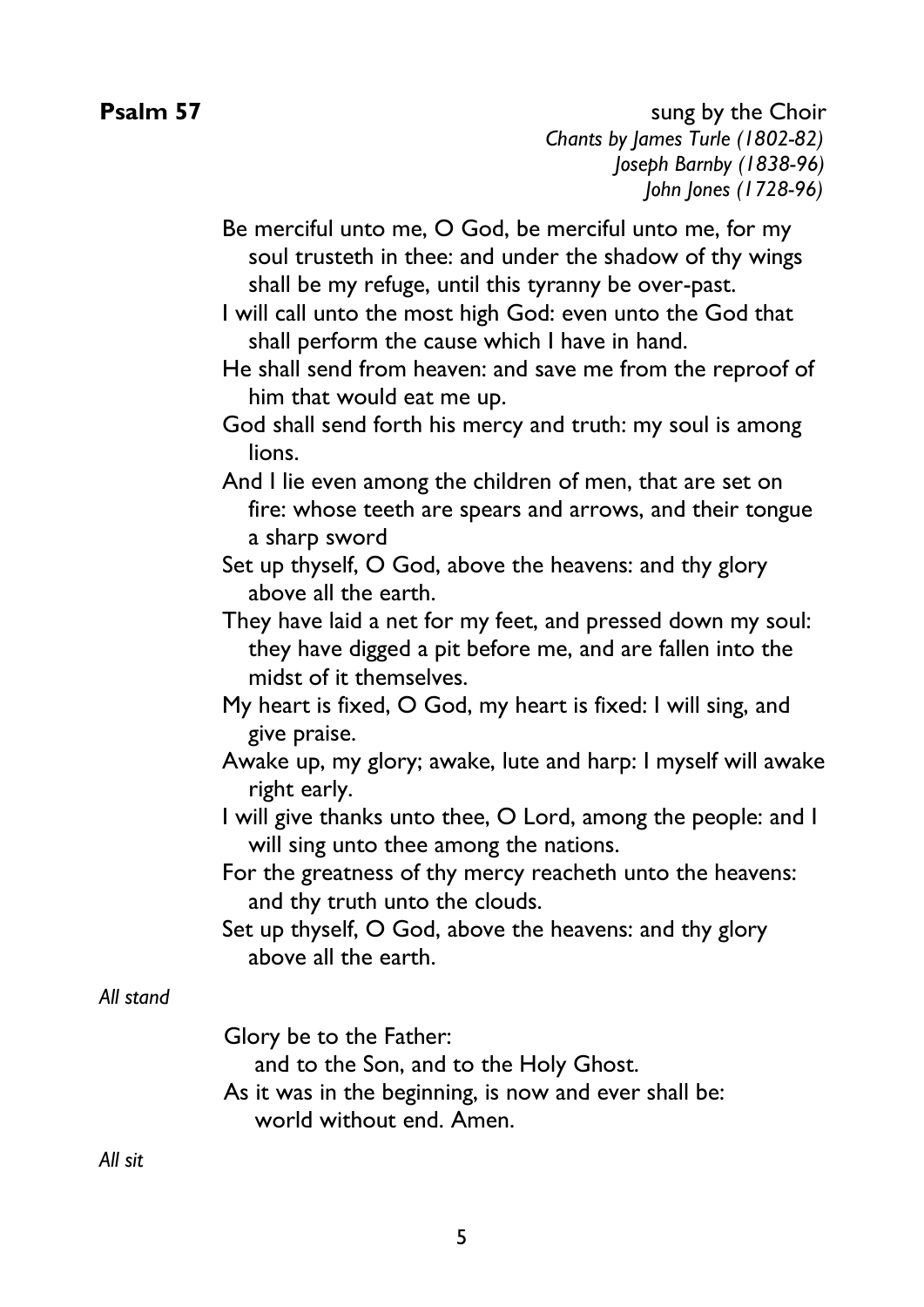The First Lesson in written in the twenty fourth chapter of the Book of Genesis, beginning to read at the first verse.

Now Abraham was old, advanced in years, and the Lord had blessed Abraham in all things. Abraham said to his servant, the oldest of his house, who had charge of all that he had, "Put your hand under my thigh, and I will make you swear by the Lord, the God of heaven and earth, that you will not get a wife for my son from the daughters of the Canaanites, among whom I live, but will go to my country and to my kindred and get a wife for my son Isaac." The servant said to him, "Perhaps the woman may not be willing to follow me to this land; must I then take your son back to the land from which you came?" Abraham said to him, "See to it that you do not take my son back there. The Lord, the God of heaven, who took me from my father's house and from the land of my birth and who spoke to me and swore to me, 'To your offspring I will give this land,' he will send his angel before you, and you shall take a wife for my son from there. But if the woman is not willing to follow you, then you will be free from this oath of mine; only you must not take my son back there." So the servant put his hand under the thigh of Abraham his master and swore to him concerning this matter.

Then the servant took ten of his master's camels and departed, taking all kinds of choice gifts from his master, and he set out and went to Aramnaharaim, to the city of Nahor. He made the camels kneel down outside the city by the well of water; it was toward evening, the time when women go out to draw water. And he said, "O Lord, God of my master Abraham, please grant me success today and show steadfast love to my master Abraham. I am standing here by the spring of water, and the daughters of the townspeople are coming out to draw water. Let the young woman to whom I shall say, 'Please offer your jar that I may drink,' and who shall say, 'Drink, and I will water your camels'—let her be the one whom you have appointed for your servant Isaac. By this I shall know that you have shown steadfast love to my master."

Before he had finished speaking, there was Rebekah, who was born to Bethuel son of Milcah, the wife of Nahor, Abraham's brother, coming out with her water jar on her shoulder. The young woman was very fair to look upon, a virgin, whom no man had known. She went down to the spring, filled her jar, and came up.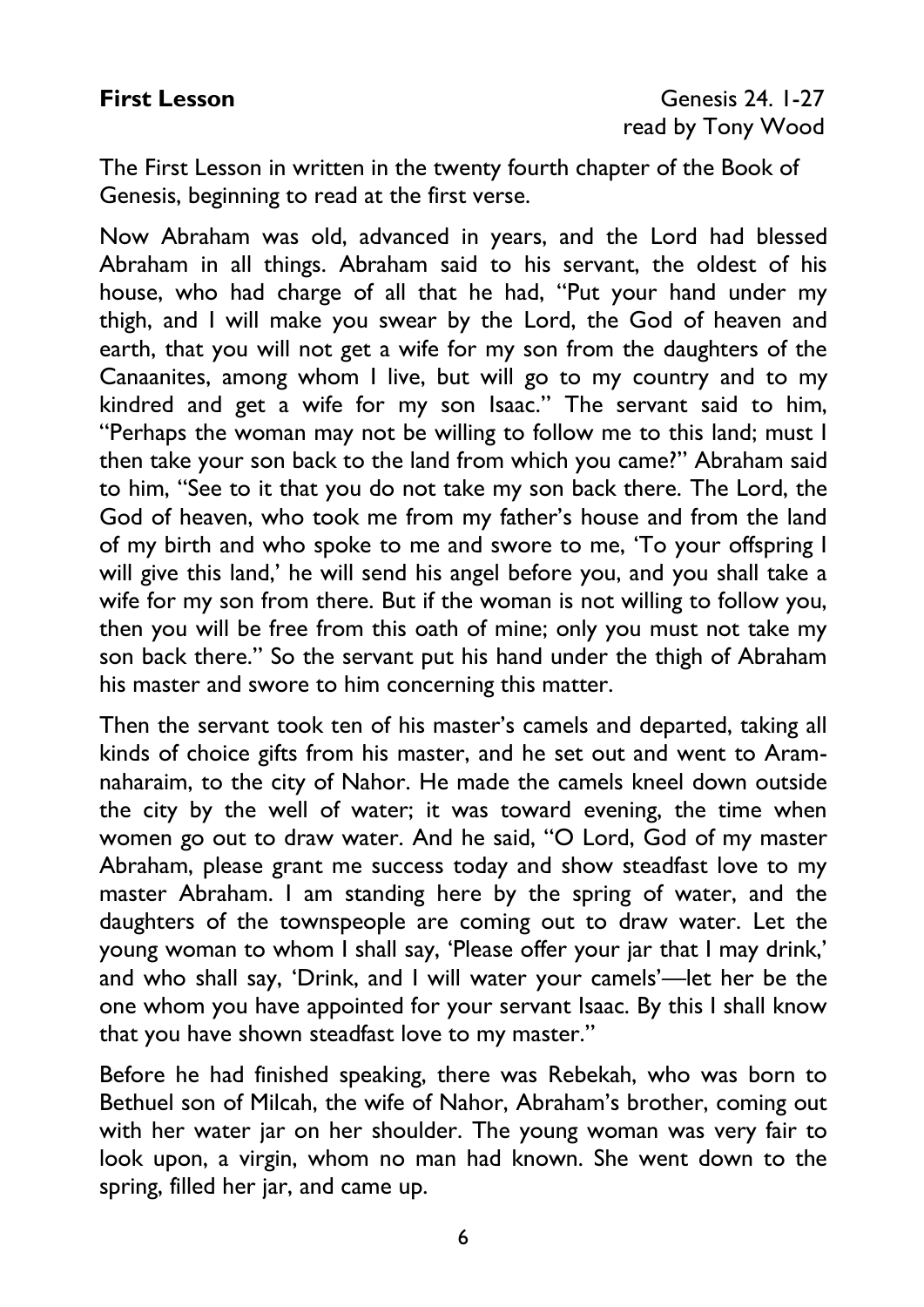Then the servant ran to meet her and said, "Please let me sip a little water from your jar." "Drink, my lord," she said and quickly lowered her jar upon her hand and gave him a drink. When she had finished giving him a drink, she said, "I will draw for your camels also, until they have finished drinking." So she quickly emptied her jar into the trough and ran again to the well to draw, and she drew for all his camels. The man gazed at her in silence to learn whether or not the Lord had made his journey successful.

When the camels had finished drinking, the man took a gold nose ring weighing a half shekel and two bracelets for her arms weighing ten gold shekels and said, "Tell me whose daughter you are. Is there room in your father's house for us to spend the night?" She said to him, "I am the daughter of Bethuel son of Milcah, whom she bore to Nahor." She added, "We have plenty of straw and fodder and a place to spend the night." The man bowed his head and worshiped the Lord and said, "Blessed be the Lord, the God of my master Abraham, who has not forsaken his steadfast love and his faithfulness toward my master. As for me, the Lord has led me on the way to the house of my master's kin."

*At the end*

Here ends the first lesson.

*The lesson is followed by a moment of silence for prayerful reflection*

*All stand with the Choir*

**Magnificat** sung by the Choir

Magnificat, anima mea, Dominum

et exultavit spiritus meus in Deo, salutari meo.

Quia respexit humilitatem ancillæ suæ:

ecce enim ex hoc beatam me dicent omnes generationes.

Quia fecit mihi magna, qui potens est,

et sanctum nomen eius,

et misericordia eius a progenie in progenies timentibus eum. Fecit potentiam in brachio suo,

dispersit superbos mente cordis sui.

Deposuit potentes de sede et exaltavit humiles;

esurientes implevit bonis et divites dimisit inanes.

Suscepit Israel puerum suum recordatus misericordiæ suæ, sicut locutus est ad patres nostros, Abraham et semini eius in sæcula.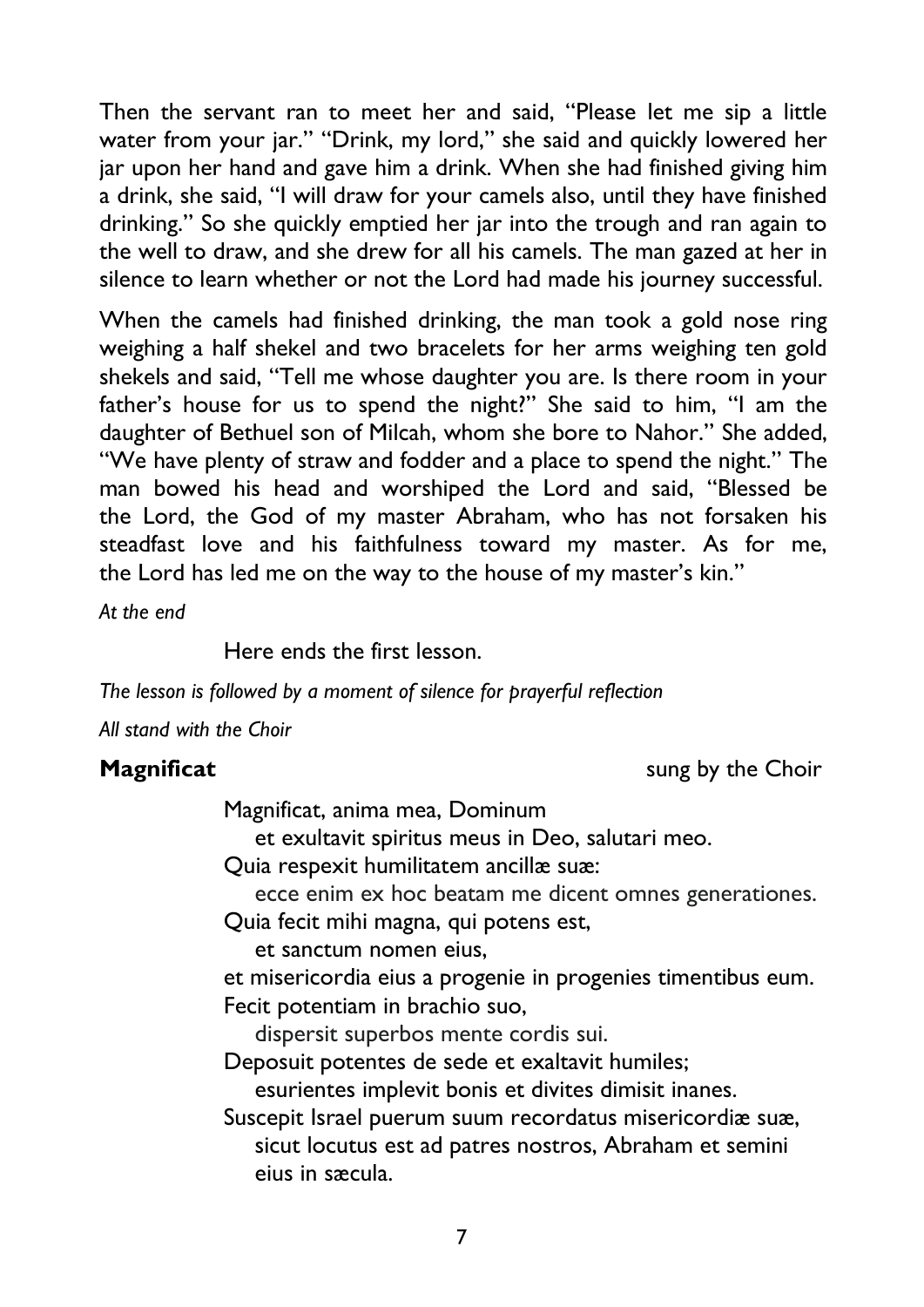Gloria Patri, et Filio, et Spiritui Sancto: Sicut erat in principio, et nunc, et semper, et in sæcula sæculorum. Amen. *My soul doth magnify the Lord: and my spirit hath rejoiced in God my Saviour. For he hath regarded: the lowliness of his hand-maiden. For behold, from henceforth: all generations shall call me blessèd. For he that is mighty hath magnified me: and holy is his Name. And his mercy is on them that fear him: throughout all generations. He hath shewed strength with his arm: he hath scattered the proud in the imagination of their hearts. He hath put down the mighty from their seat: and hath exalted the humble and meek. He hath filled the hungry with good things: and the rich he hath sent empty away. He remembering his mercy hath holpen his servant Israel: as he promised to our forefathers, Abraham and his seed for ever. Glory be to the Father, and to the Son: and to the Holy Ghost. As it was in the beginning, is now, and ever shall be:* 

*world without end. Amen.*

*Magnificat sexti toni Orazio Vecchi (1550-1605)*

*All sit*

**Second Lesson** Mark 5. 21-end read by The Rev'd Colin Pearson

The Second Lesson is written in the fifth chapter of the Gospel according to Mark, beginning to read at verse twenty one.

When Jesus had crossed again in the boat to the other side, a great crowd gathered around him, and he was by the sea.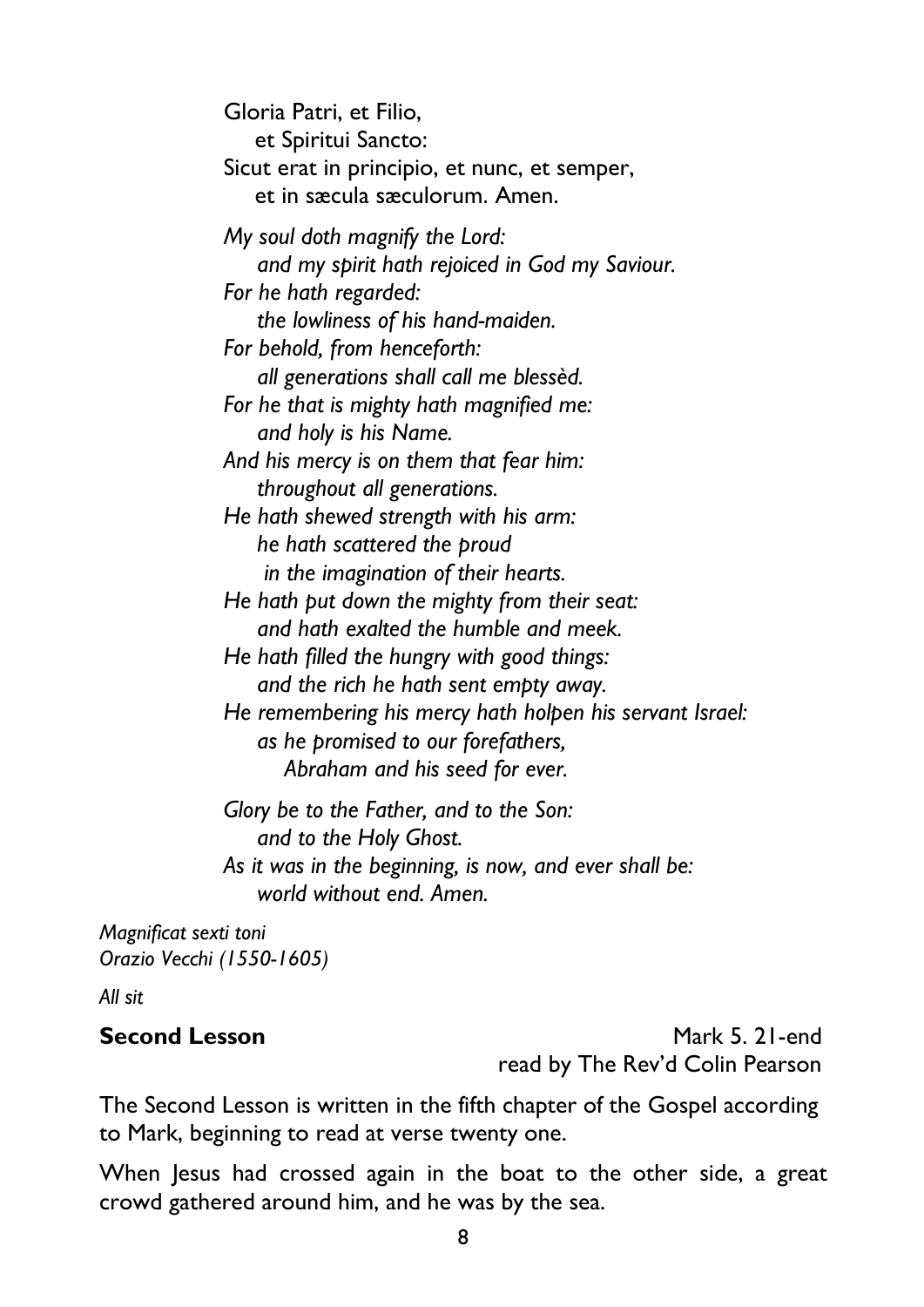Then one of the leaders of the synagogue, named Jairus, came and, when he saw him, fell at his feet and pleaded with him repeatedly, "My little daughter is at the point of death. Come and lay your hands on her, so that she may be made well and live." So he went with him.

And a large crowd followed him and pressed in on him. Now there was a woman who had been suffering from a flow of blood for twelve years. She had endured much under many physicians and had spent all that she had, and she was no better but rather grew worse. She had heard about Jesus and came up behind him in the crowd and touched his cloak, for she said, "If I but touch his cloak, I will be made well." Immediately her flow of blood stopped, and she felt in her body that she was healed of her disease. Immediately aware that power had gone forth from him, Jesus turned about in the crowd and said, "Who touched my cloak?" And his disciples said to him, "You see the crowd pressing in on you; how can you say, 'Who touched me?' " He looked all around to see who had done it. But the woman, knowing what had happened to her, came in fear and trembling, fell down before him, and told him the whole truth. He said to her, "Daughter, your faith has made you well; go in peace, and be healed of your disease."

While he was still speaking, some people came from the synagogue leader's house to say, "Your daughter is dead. Why trouble the teacher any further?" But overhearing what they said, lesus said to the synagogue leader, "Do not be afraid; only believe." He allowed no one to follow him except Peter, James, and John, the brother of James. When they came to the synagogue leader's house, he saw a commotion, people weeping and wailing loudly. When he had entered, he said to them, "Why do you make a commotion and weep? The child is not dead but sleeping." And they laughed at him. Then he put them all outside and took the child's father and mother and those who were with him and went in where the child was. Taking her by the hand, he said to her, "Talitha koum," which means, "Little girl, get up!" And immediately the girl stood up and began to walk about (she was twelve years of age). At this they were overcome with amazement. He strictly ordered them that no one should know this and told them to give her something to eat.

*At the end*

Here ends the second lesson.

*The lesson is followed by a moment of silence for prayerful reflection*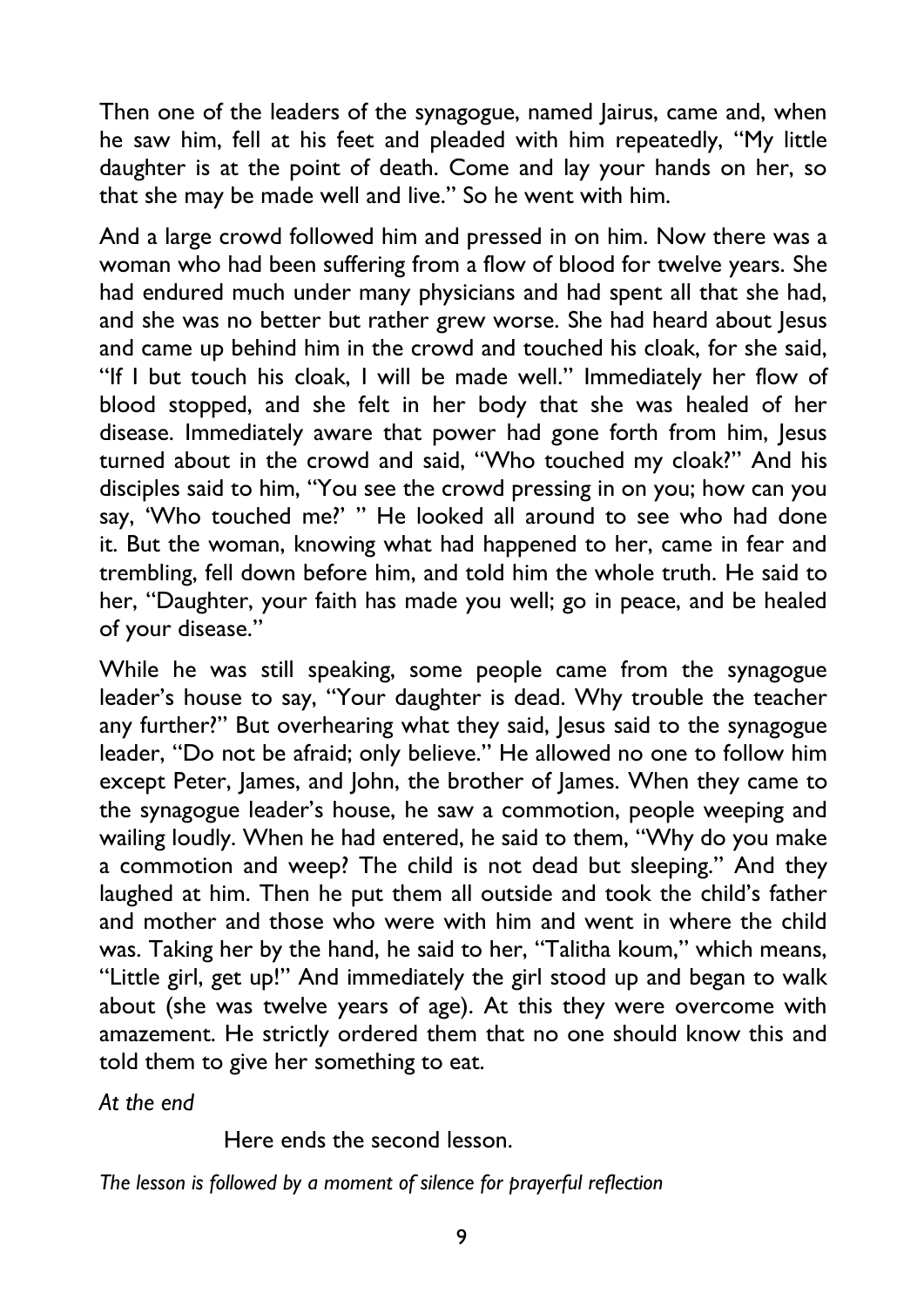**Nunc Dimittis** *Nunc* **Dimittis** *number* **<b>***sung by the Choir number sung by the Choir* 

Nunc dimittis servum tuum, Domine, secundum verbum tuum in pace: Quia viderunt oculi mei salutare tuum Quod parasti ante faciem omnium populorum: Lumen ad revelationem gentium, et gloriam plebis tuae Israel. Gloria Patri, et Filio, et Spiritui Sancto: Sicut erat in principio, et nunc, et semper,

et in sæcula sæculorum. Amen.

*Lord, now lettest thou thy servant depart in peace: according to thy word.* 

*For mine eyes have seen: thy salvation.* 

*Which thou hast prepared: before the face of all people.* 

*To be a light to lighten the Gentiles: and to be the glory of thy people Israel.*

*Glory be to the Father, and to the Son: and to the Holy Ghost. As it was in the beginning, is now, and ever shall be: world without end. Amen.*

*Nunc Dimittis tertii toni Giovanni Pierluigi da Palestrina (1525-94)*

### **The Apostles' Creed**

All **I believe in God the Father almighty, maker of heaven and earth : and in Jesus Christ his only Son our Lord, who was conceived by the Holy Ghost, born of the Virgin Mary, suffered under Pontius Pilate, was crucified, dead, and buried.**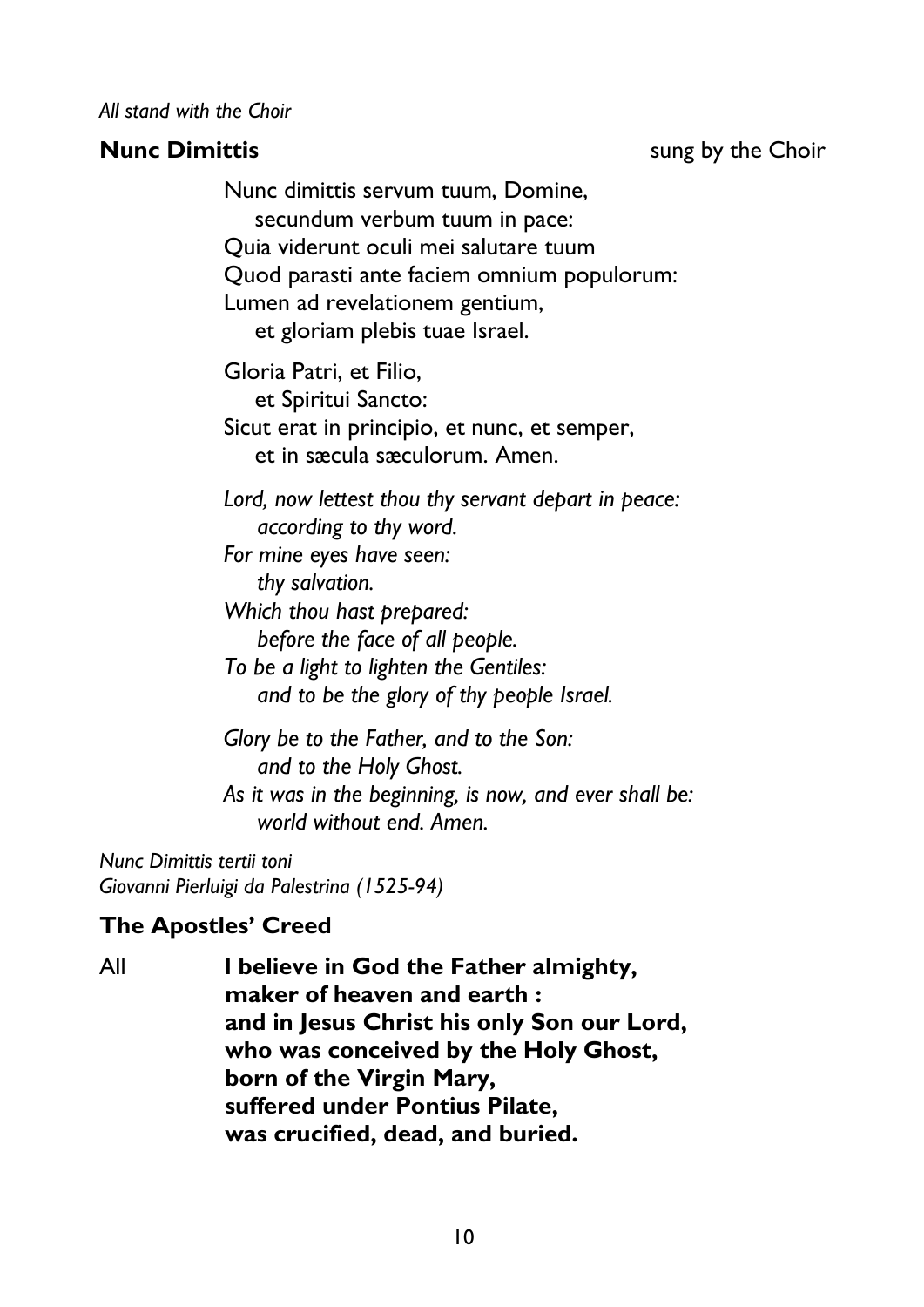**He descended into hell; the third day he rose again from the dead; he ascended into heaven, and sitteth on the right hand of God the Father almighty; from thence he shall come to judge the quick and the dead. I believe in the Holy Ghost; the holy catholic Church; the communion of saints; the forgiveness of sins; the resurrection of the body, and the life everlasting. Amen.** 

### **Lesser Litany, Lord's Prayer, Responses and Collects**

sung by the Choir

The Lord be with you. And with thy spirit. Let us pray.

### *All sit*

Lord, have mercy upon us.

 Christ, have mercy upon us. Lord, have mercy upon us.

Our Father, which art in heaven, hallowed be thy Name; thy kingdom come; thy will be done, in earth as it is in heaven. Give us this day our daily bread. And forgive us our trespasses, as we forgive them that trespass against us. And lead us not into temptation; but deliver us from evil. Amen.

O Lord, show thy mercy upon us. And grant us thy salvation.

O Lord, save the Queen. And mercifully hear us when we call upon thee.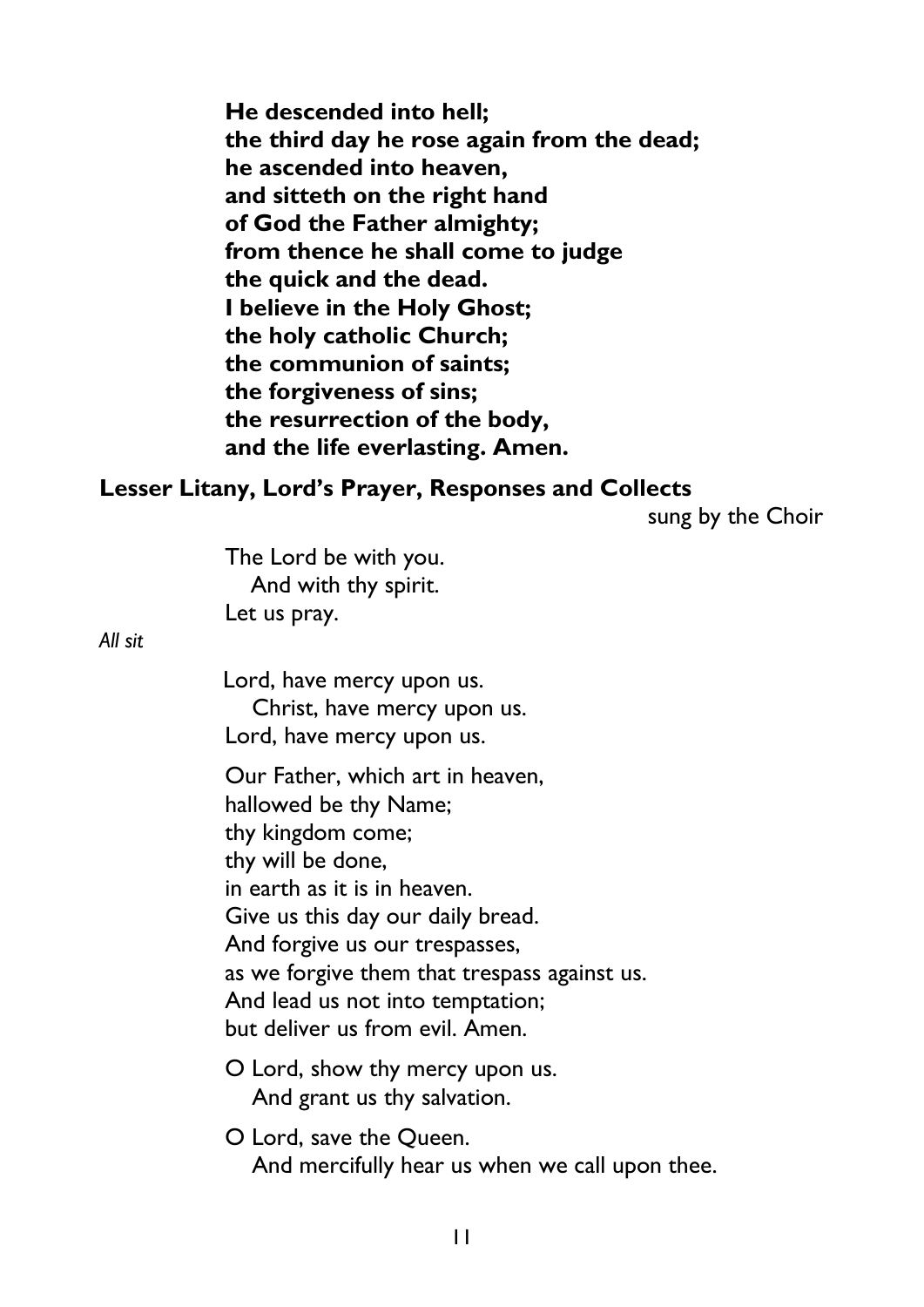Endue thy Ministers with righteousness. And make thy chosen people joyful.

- O Lord, save thy people. And bless thine inheritance.
- Give peace in our time, O Lord. Because there is none other that fighteth for us, but only thou, O God.
- O God, make clean our hearts within us. And take not thy Holy Spirit from us.

### **Collect for the First Sunday after Trinity**

O God, the strength of all them that put their trust in thee, mercifully accept our prayers; and because through the weakness of our mortal nature we can do no good thing without thee, grant us the help of thy grace, that in keeping of thy commandments we may please thee, both in will and deed; through Jesus Christ our Lord. *Amen.* 

### **Collect for Peace**

O God, from whom all holy desires, all good counsels, and all just works do proceed; give unto thy servants that peace which the world cannot give; that both, our hearts may be set to obey thy commandments, and also that, by thee, we being defended from the fear of our enemies may pass our time in rest and quietness; through the merits of Jesus Christ our Saviour. *Amen.*

### **Collect for Aid against all Perils**

Lighten our darkness, we beseech thee, O Lord; and by thy great mercy defend us from all perils and dangers of this night; for the love of thy only Son, our Saviour, Jesus Christ. *Amen.*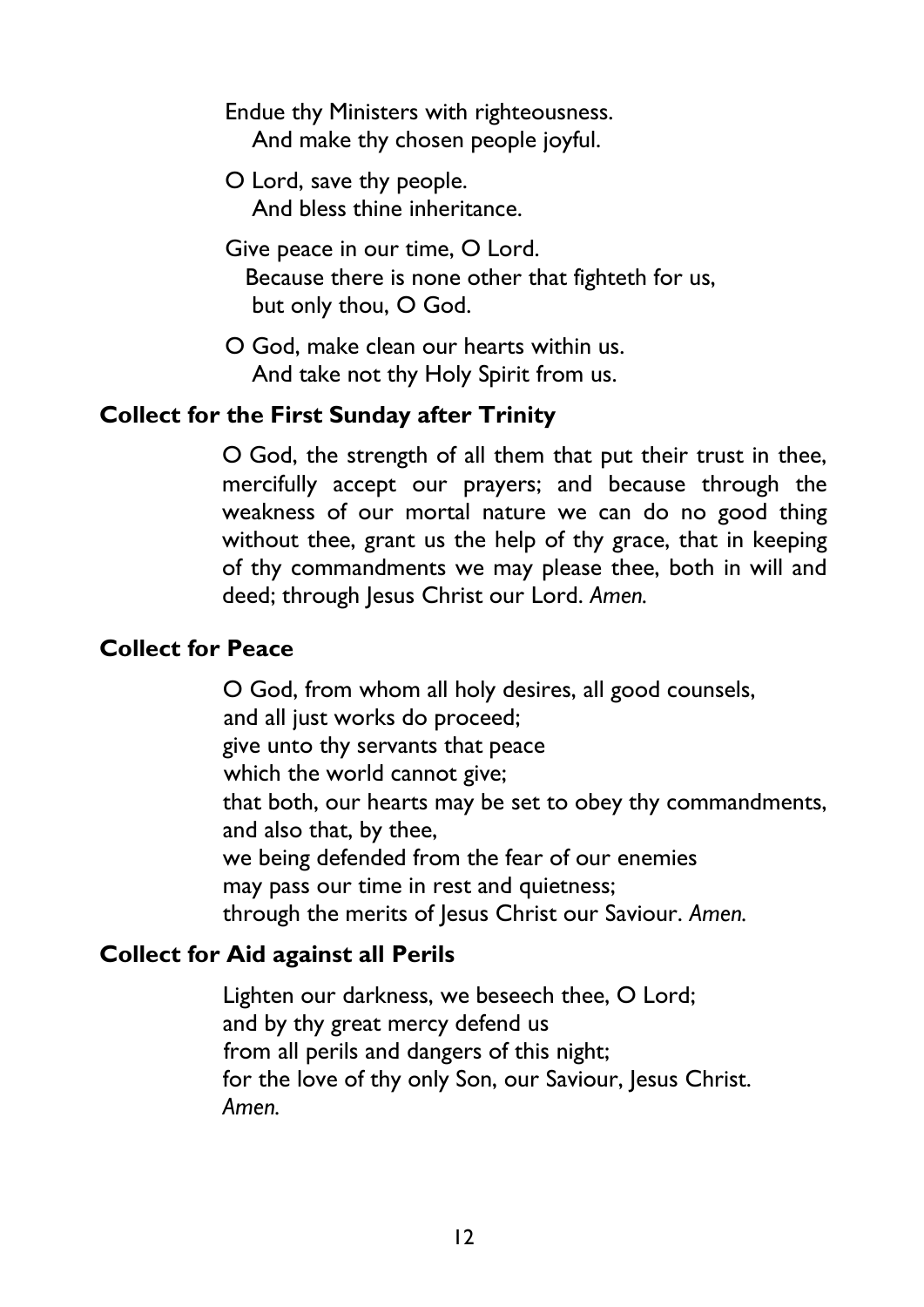Te lucis ante terminum, Rerum Creator, poscimus, Ut pro tua clementia, Sis praesul et custodia.

Procul recedant somnia, Et noctium phantasmata: Hostemque nostrum comprime, Ne polluantur corpora.

Praesta, Pater piissime, Patrique compar Unice, Cum Spiritu Paraclito, Regnans per omne saeculum. Amen.

*Before the ending of the day, Creator of the world, we pray, that with thy wonted favour thou wouldst be our guard and keeper now.*

*From all ill dreams defend our eyes, from nightly fears and fantasies; tread under foot our ghostly foe, that no pollution we may know.*

*O Father, that we ask be done, through Jesus Christ thine only Son, who, with the Holy Ghost and thee, doth live and reign eternally. Amen.* 

*Thomas Tallis (1505-85) Latin, tr J M Neale (1818-66)*

### **Sermon** The Rev'd Colin Pearson

### **Hymn**

Round me falls the night; Saviour, be my light: Through the hours in darkness shrouded Let me see thy face unclouded: Let thy glory shine In this heart of mine.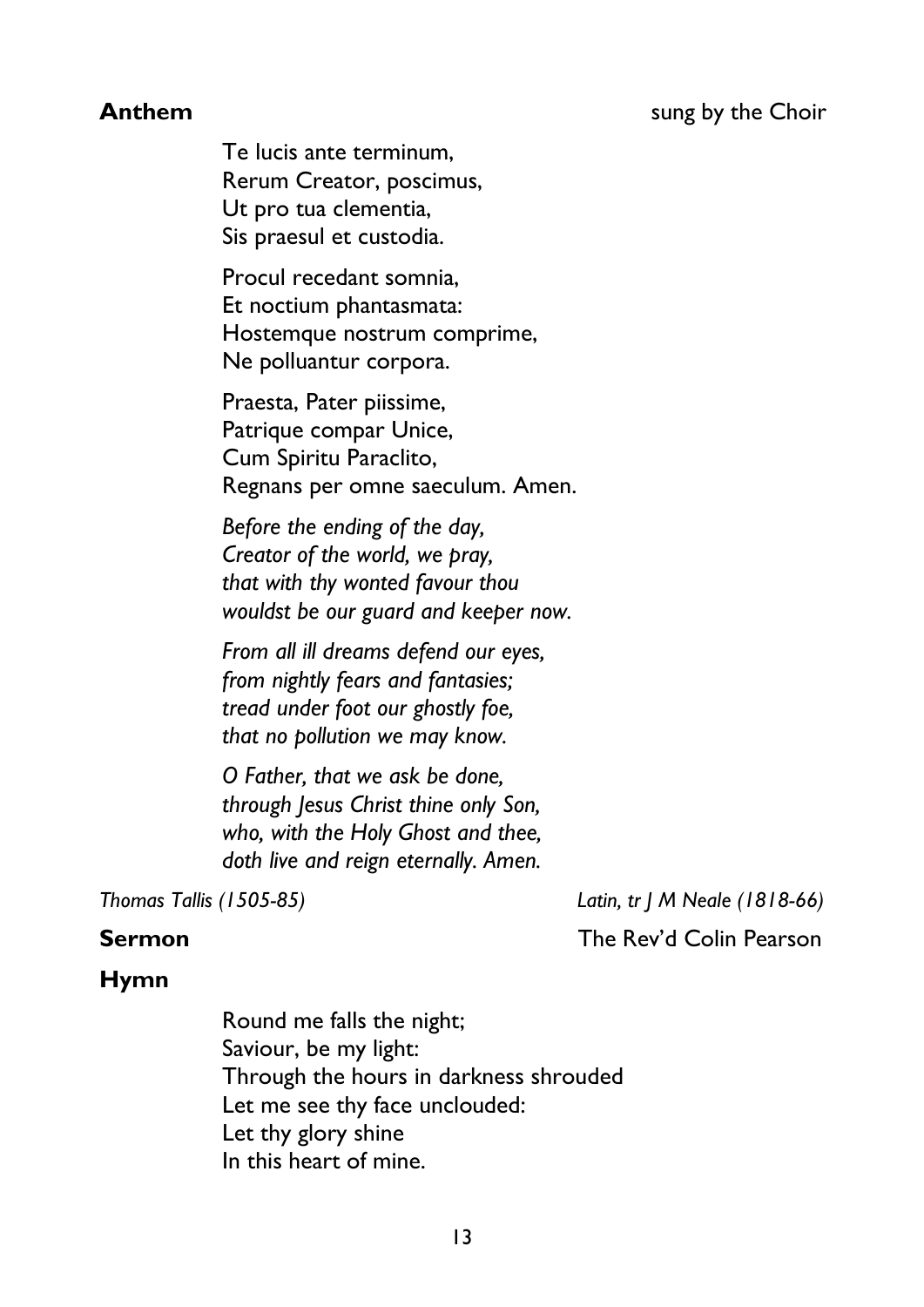Earthly work is done, Earthly sounds are none; Rest in sleep and silence seeking, Let me hear thee softly speaking; In my spirit's ear Whisper, 'I am near.'

Blessèd, heavenly light, Shining through earth's night; Voice, that oft of love hast told me; Arms, so strong to clasp and hold me; Thou thy watch wilt keep, Saviour, o'er my sleep.

*Arnstadt (Seelenbräutigam) NEH 249 William Romanis (1824-99) Melody contributed to* Geistliches Gesangbuch *Darmstadt 1698 by A Drese (1620-1710)*

*All sit*

**The Prayers led by Richard Lewis** Lay Chair

*The prayers conclude with the following*

All **The grace of our Lord Jesus Christ, and the love of God, and the fellowship of the Holy Spirit, be with us all evermore. Amen.**

*All stand*

**Hymn** 

O Strength and Stay upholding all creation, Who ever dost thyself unmoved abide, Yet day by day the light in due gradation From hour to hour through all its changes guide;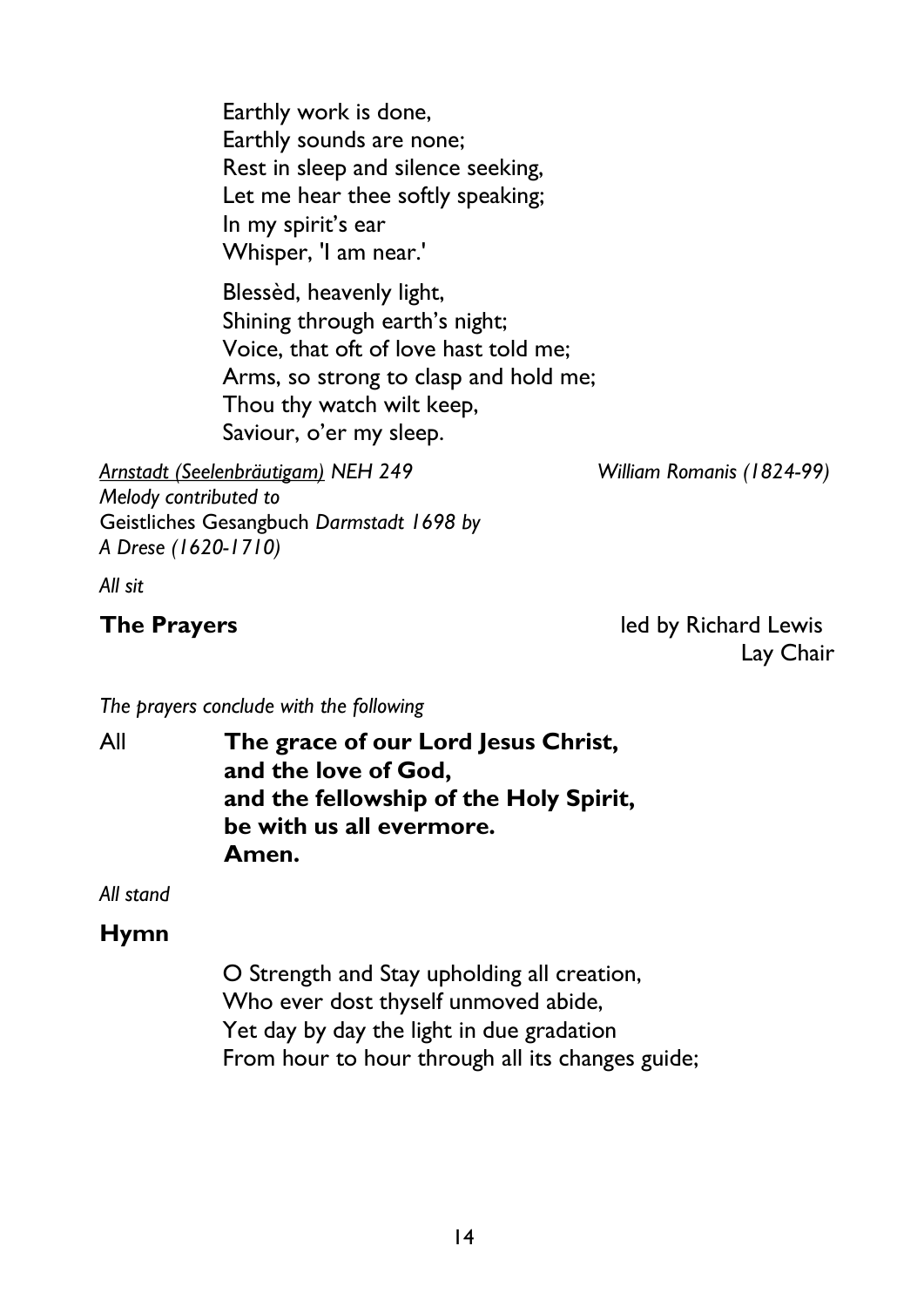Grant to life's day a calm unclouded ending, An eve untouched by shadows of decay, The brightness of a holy death-bed blending With dawning glories of the eternal day.

Hear us, O Father, gracious and forgiving, Through Jesus Christ thy co-eternal Word, Who, with the Holy Ghost, by all things living Now and to endless ages art adored.

*Strength and Stay NEH 248 Latin, St Ambrose (340-397) J B Dykes (1823-76) Tr J Ellerton (1826-93)*

 *and F J A Hort (1828-92)*

*All remain standing*

### **The Blessing**

The love of the Lord Jesus draw you to himself, the power of the Lord Jesus strengthen you in his service, the joy of the Lord Jesus fill your hearts; and the blessing of God almighty, the Father, the Son, and the Holy Spirit, be among you and remain with you always.

All **Amen.**

### **Music after the service**

Prelude and Fugue in A minor, BWV 559 *J S Bach (1685-1750)*

*Please take this order of service away with you to reflect upon the readings, music and prayers, and as a reminder of your visit this evening.*